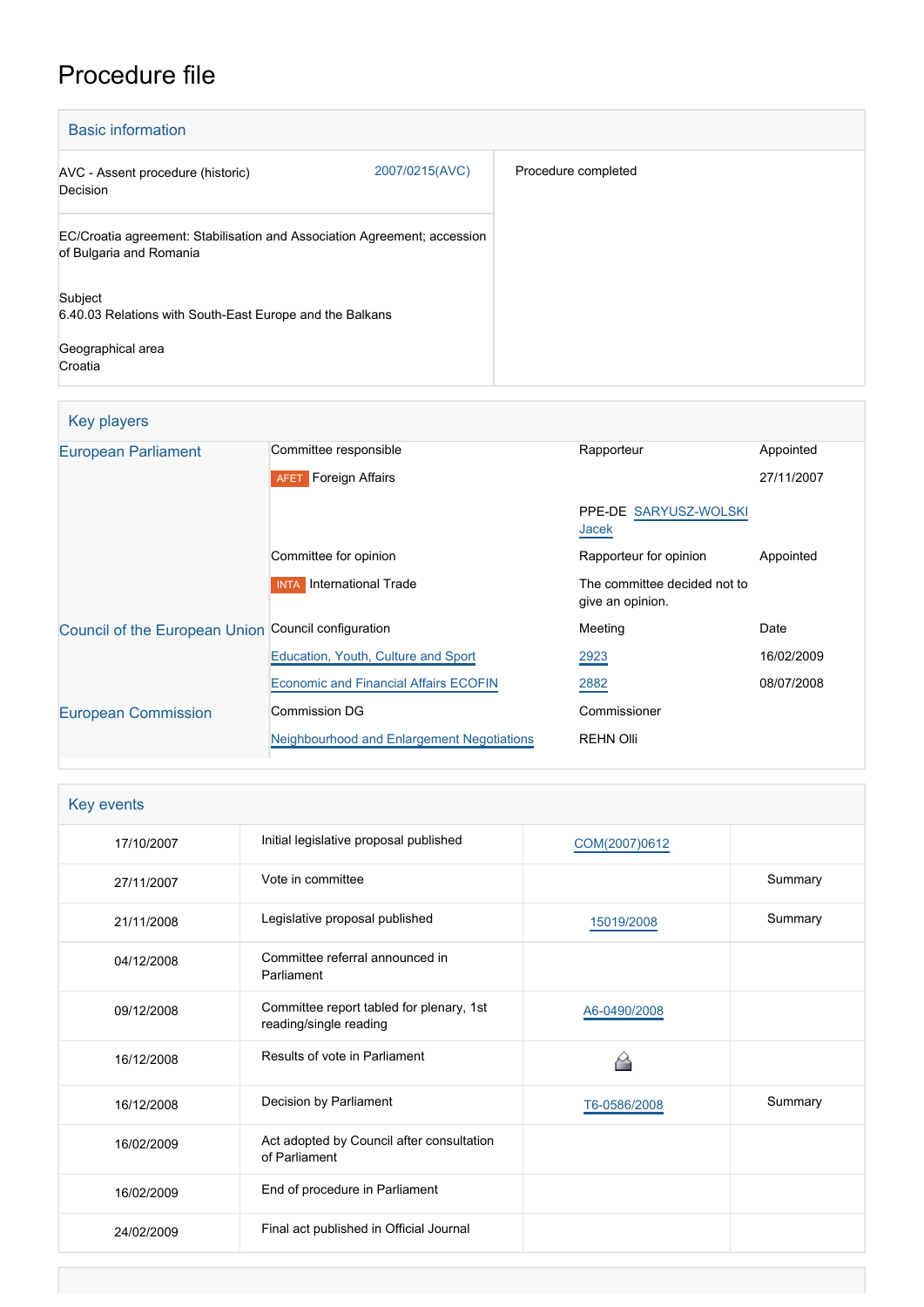| <b>Technical information</b> |                                                                                                        |
|------------------------------|--------------------------------------------------------------------------------------------------------|
| Procedure reference          | 2007/0215(AVC)                                                                                         |
| Procedure type               | AVC - Assent procedure (historic)                                                                      |
| Procedure subtype            | International agreement                                                                                |
| Legislative instrument       | Decision                                                                                               |
| Legal basis                  | EC Treaty (after Amsterdam) EC 300-p2-a1; EC Treaty (after Amsterdam)<br>EC 310; Euratom Treaty A 101- |
| Stage reached in procedure   | Procedure completed                                                                                    |
| Committee dossier            | AFET/6/55024                                                                                           |

#### Documentation gateway

| Initial legislative proposal                                       | COM(2007)0612 | 17/10/2007 | EC. |         |
|--------------------------------------------------------------------|---------------|------------|-----|---------|
| Document attached to the procedure                                 | 15834/2007    | 17/01/2008 | CSL | Summary |
| Legislative proposal                                               | 15019/2008    | 21/11/2008 | CSL | Summary |
| Committee report tabled for plenary, 1st<br>reading/single reading | A6-0490/2008  | 09/12/2008 | EP  |         |
| Text adopted by Parliament, 1st reading/single<br>reading          | T6-0586/2008  | 16/12/2008 | EP  | Summary |

#### Additional information

| National parliaments | <b>IPEX</b> |
|----------------------|-------------|
| European Commission  | EUR-Lex     |

Final act

 [Decision 2009/153](https://eur-lex.europa.eu/smartapi/cgi/sga_doc?smartapi!celexplus!prod!CELEXnumdoc&lg=EN&numdoc=32009D0153) [OJ L 051 24.02.2009, p. 0008](https://eur-lex.europa.eu/legal-content/EN/TXT/?uri=OJ:L:2009:051:TOC) Summary

## EC/Croatia agreement: Stabilisation and Association Agreement; accession of Bulgaria and Romania

The Committee on Foreign Affairs adopted, according to the simplified procedure (Rule 43(1) of the Rules of Procedure), the report drafted by Jacek SARYUSZ-WOLSKI (EPP-ED, PL) calling on the European Parliament to give its assent to the conclusion of the Protocol to the Stabilisation and Association Agreement between the European Communities and their Member States, of the one part, and the Republic of Croatia, of the other part, to take account of the accession of the Republic of Bulgaria and Romania to the European Union.

#### EC/Croatia agreement: Stabilisation and Association Agreement; accession of Bulgaria and Romania

This Council document 15834/07 consists of the final version of the Protocol to the Stabilisation and Association Agreement between the European Communities and their Member States, of the one part, and the Republic of Croatia, of the other part, to take account of the accession of the Republic of Bulgaria and Romania to the European Union.

#### EC/Croatia agreement: Stabilisation and Association Agreement; accession of Bulgaria and Romania

PURPOSE: to include Bulgaria and Romania in the Stabilisation and Associated Agreement between the EU and Croatia.

PROPOSED ACT: Council Decision.